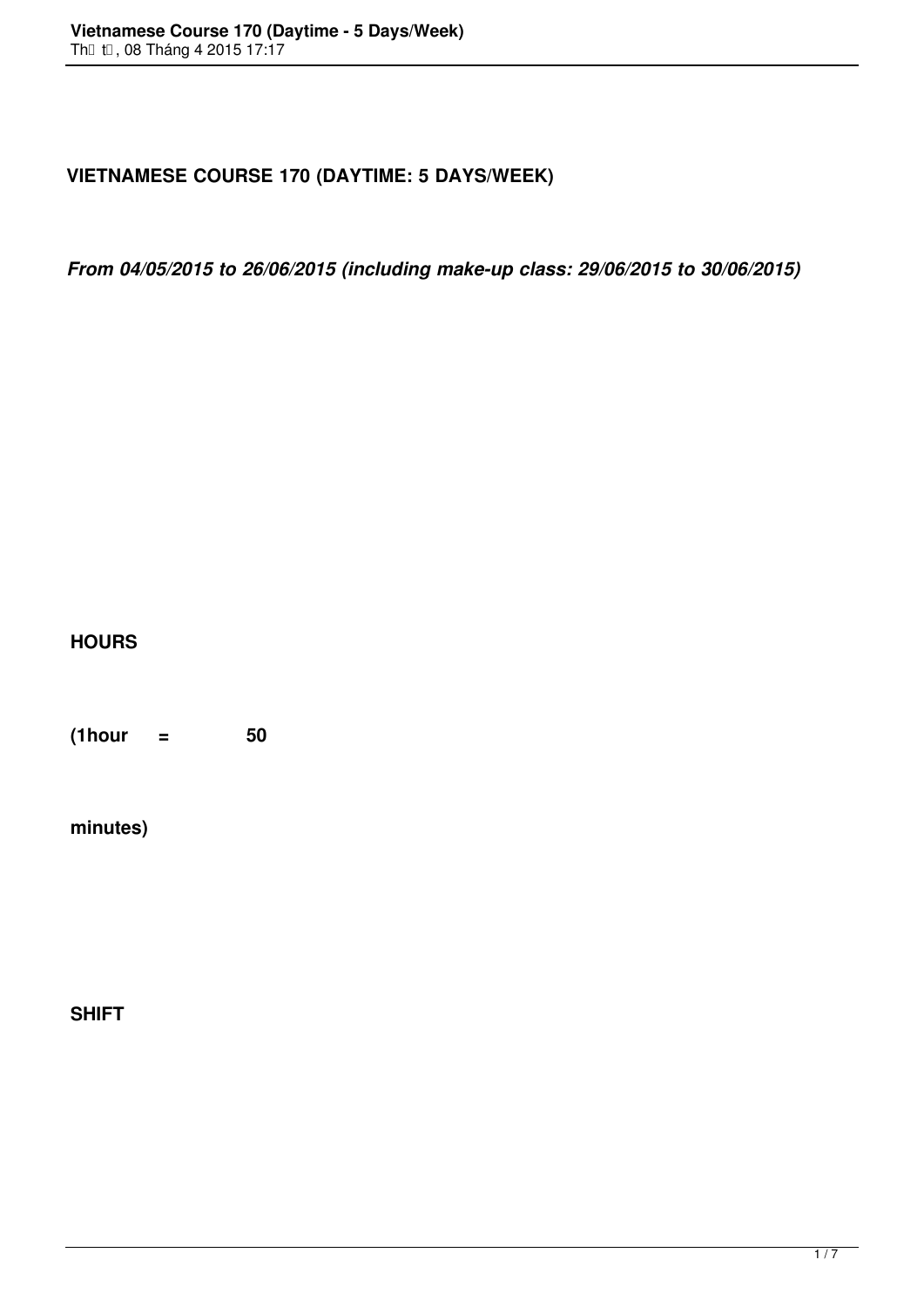| <b>TUITION</b><br><b>EXECUTE</b><br>(VND) |           |  |  |  |
|-------------------------------------------|-----------|--|--|--|
|                                           |           |  |  |  |
|                                           |           |  |  |  |
| <b>NOTES</b>                              |           |  |  |  |
|                                           |           |  |  |  |
| Until: 22/04/15                           |           |  |  |  |
|                                           |           |  |  |  |
| (5% discount)                             |           |  |  |  |
|                                           |           |  |  |  |
| After: 22/04/15                           |           |  |  |  |
|                                           |           |  |  |  |
| (no discount)                             |           |  |  |  |
|                                           |           |  |  |  |
|                                           |           |  |  |  |
| Level:                                    | <b>E1</b> |  |  |  |
|                                           |           |  |  |  |
| 80.0                                      |           |  |  |  |
|                                           |           |  |  |  |
|                                           |           |  |  |  |

01:10 PM - 03:00 PM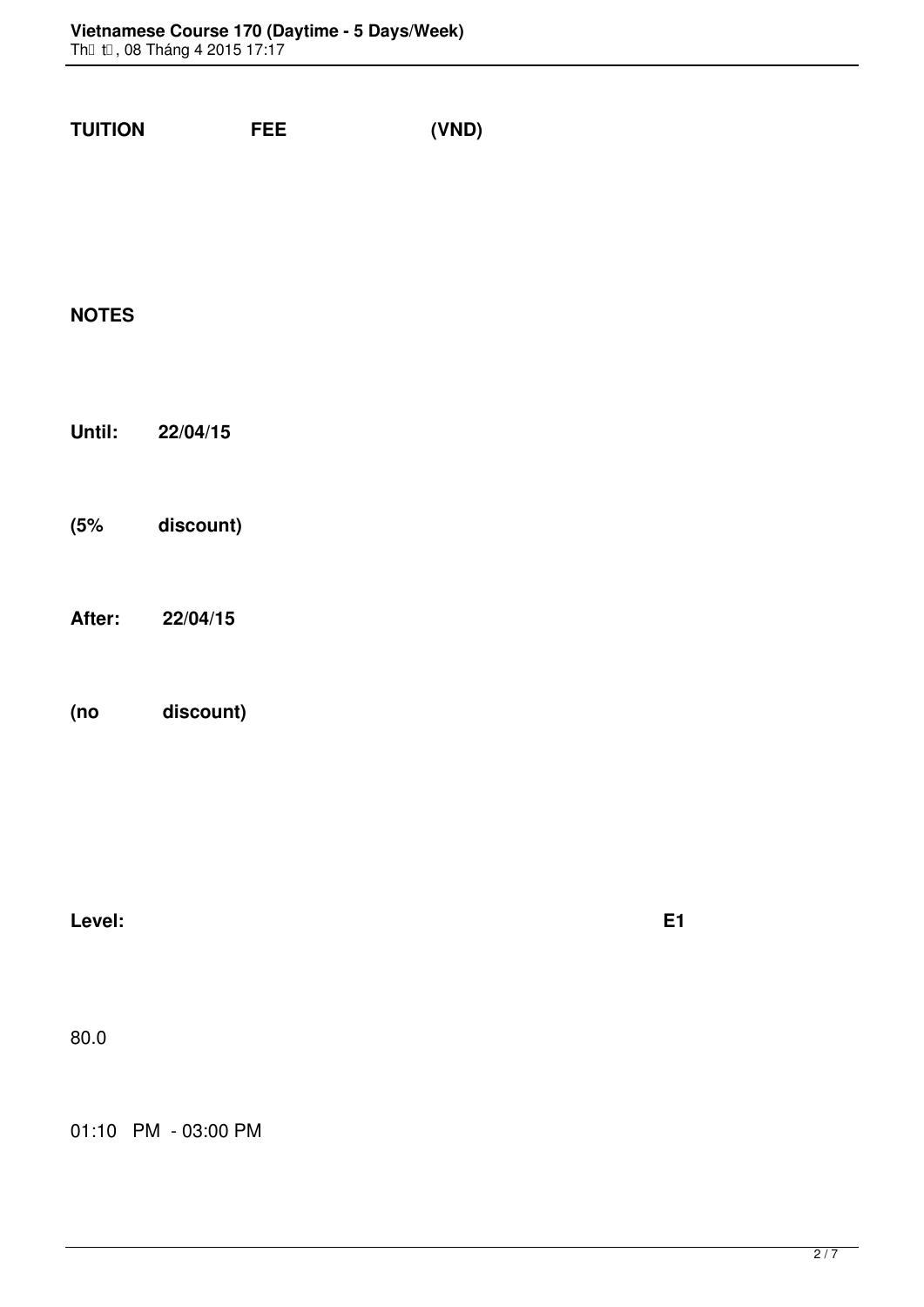5,320,000

5,600,000

80.0

08:00 AM - 11:50 AM

5,320,000

5,600,000

Intensive course, until 29/5

**Level: E2 (VSL1: lesson 7->12 + pronunciation unit 9)**

80.0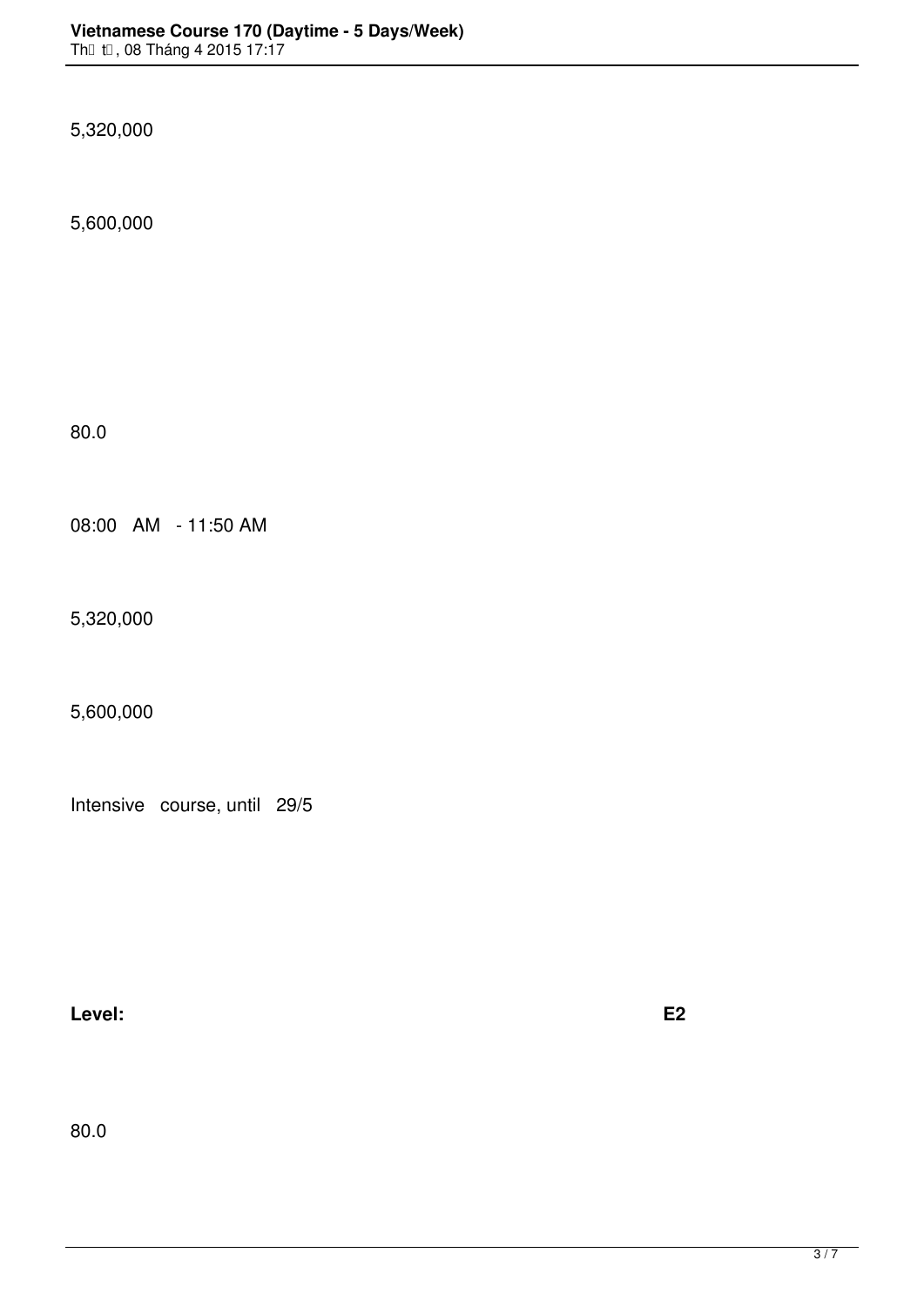10:00 AM - 11:50 AM

5,320,000

5,600,000

 $\epsilon$  **Level: E3 E3** 

80.0

10:00 AM - 11:50 AM

5,320,000

5,600,000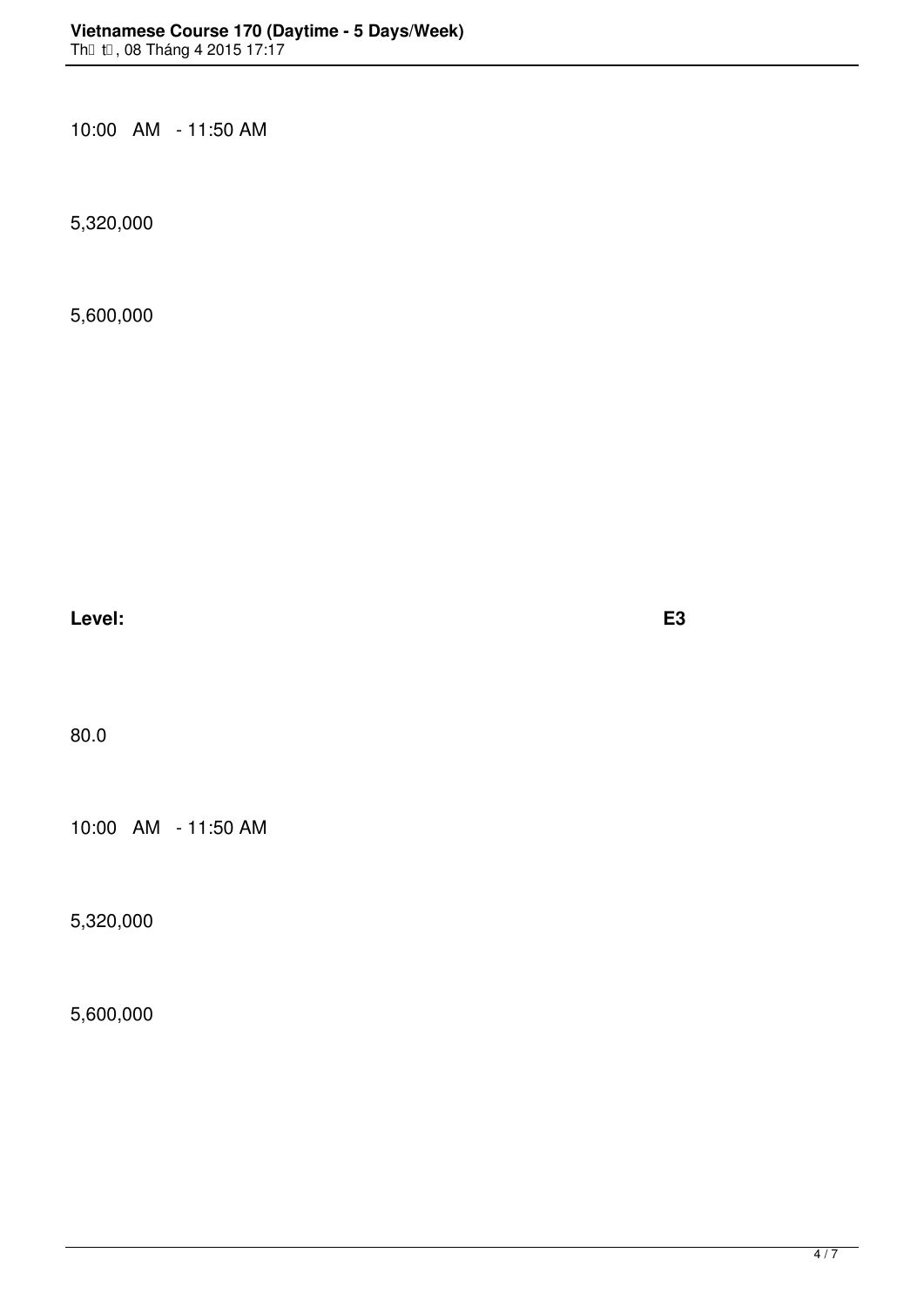| Level:              | <b>E4</b>  |  |  |
|---------------------|------------|--|--|
| 80.0                |            |  |  |
| 08:00 AM - 09:50 AM |            |  |  |
| 5,320,000           |            |  |  |
| 5,600,000           |            |  |  |
|                     |            |  |  |
|                     |            |  |  |
| Level:              | $\vert$ 11 |  |  |
|                     |            |  |  |

80.0

10:00 AM - 11:50 AM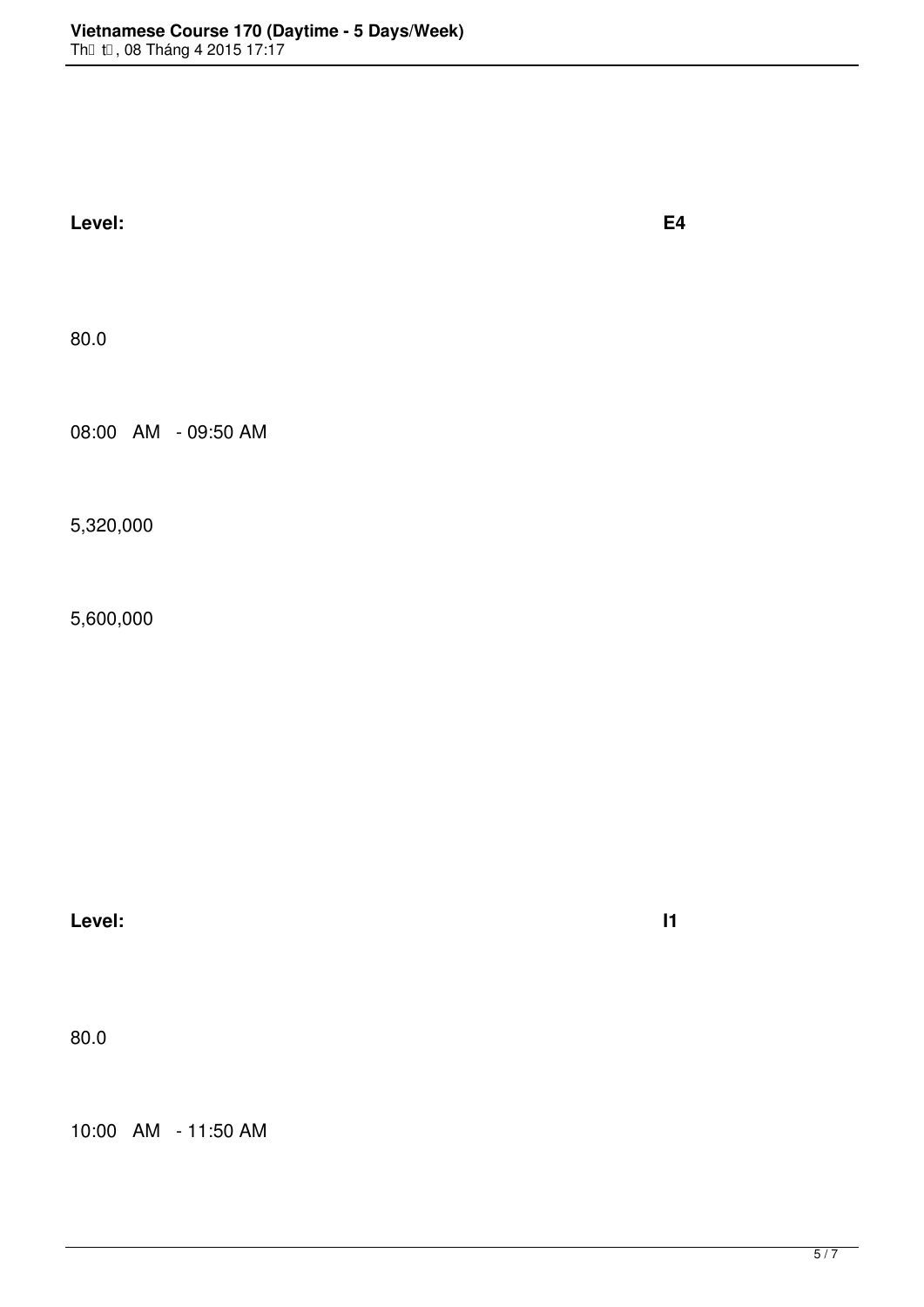6,080,000

6,400,000

**Level: I2 (VSL3: lesson 6->10 )**

80.0

01:10 PM - 03:00 PM

6,080,000

6,400,000